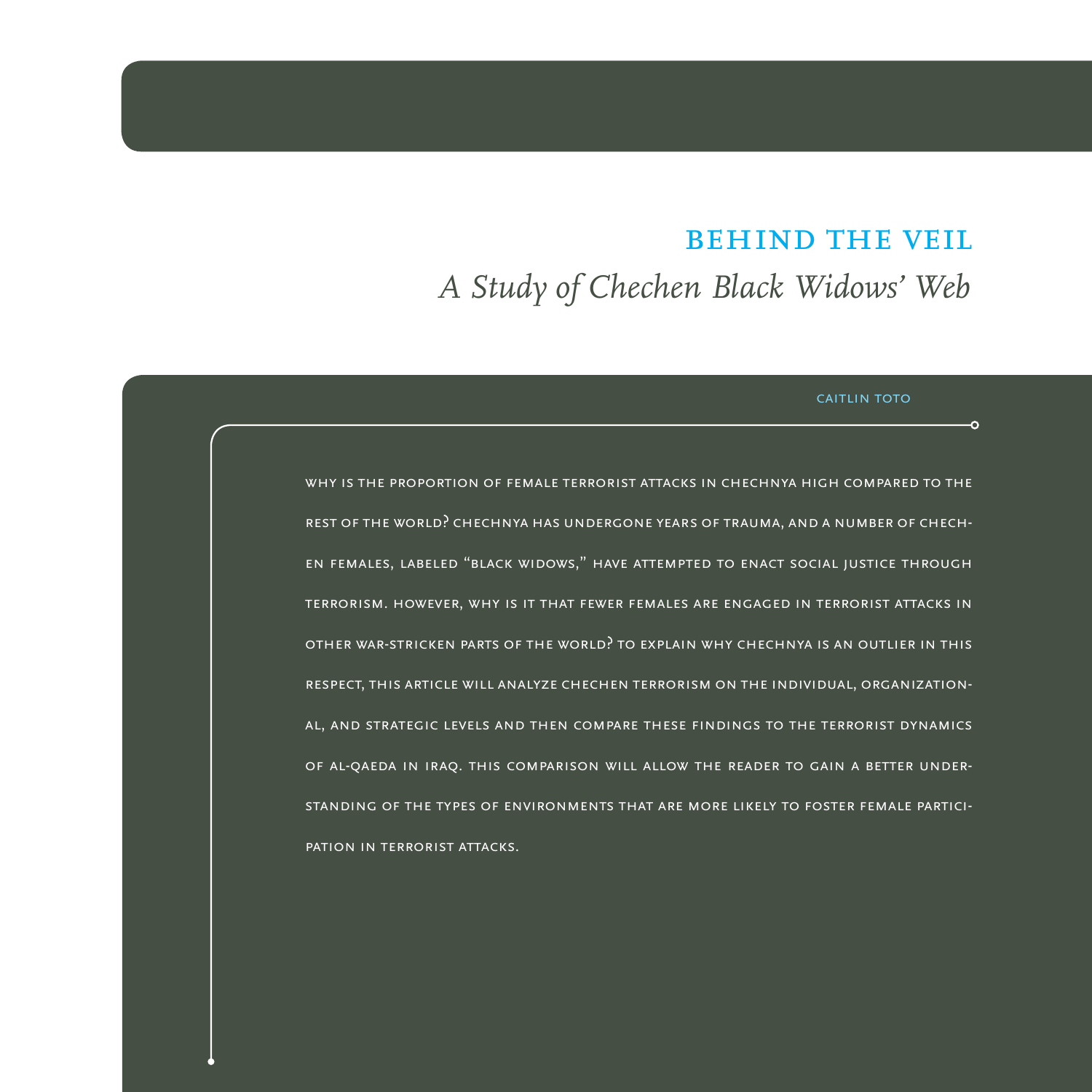## **INTRODUCTION**

During the winter of 2014, as people from around the globe finalized their travel plans to watch the Sochi Olympics in Russia, the country was preparing itself for certain, more malicious visitors: Chechen Black Widows, who claimed they were going to make an appearance at the games. Although the Chechen insurgency ended in 2009 and the city of Grozny had risen from the ashes, the infamous female terrorists continued to partake in attacks and threatened the security of the Olympics. The city of Volgograd experienced this terrorist activity with full force. Between October and December of 2013, women carried out two of three suicide attacks by blowing themselves up on public transportation.<sup>1</sup> Certain Chechen female terrorists released videos, claiming that there would be bloodshed in Sochi as a means of revenge for the loss of their loved ones. Thus, the saga of the Black Widow once again captivated Russia and the world.

Female engagement in terrorist attacks is far from a rarity in Russia. Since the beginning of the Chechen insurgency in 2000, women have participated in 80% of terrorist attacks and comprised  $41\%$  of suicide bombers.<sup>2</sup> This is compared to female terrorism in Iraq, which accounted for only eight percent of all suicide bombings since 2003.<sup>3</sup> The global count averages six percent female involvement,4 thus distinguishing the Chechen structure and strategy of female terrorism from the norm. This article seeks to explain this disparity and understand terrorism in Chechnya on the individual, organizational, and strategic levels compared to terrorism in other regions. The "indi-



Chechen women plead for Russian troops not to advance towards the capital Grozny (*Courtesy of wikimedia Commons*)

vidual level" refers to the personal reasons as to why one may join a terrorist organization, while "organizational" and "strategic" levels refer to the recruiting processes of the group and their strategies for carrying out successful attacks. Embedded in this research question are discrepancies regarding the degree of agency within a woman's decision to become involved in terrorism. Are women actively seeking out these organizations? Are the organizations seeking out the women? Or is it both? How does this differ from the dynamics of other organizations?

To begin unpacking these questions, this article will analyze the term "Black Widow" and explain the current studies on female terrorism in Chechnya. It will then break down its hypothesis and subsequently delve into a comparative case study of female terrorist participation in Chechnya and Iraq, testing the variables predicted to be factors for this gender divergence. The case studies will explore female liberties in the two regions, the proximity of females to recent political violence in the regions,<sup>5</sup> and organizational dynamics of the Chechen terrorists in Russia and Al-Qaeda in Iraq. Finally, it will attempt to identify how distinct the Chechen case is. Studies show that female terrorism is on the rise. Would the answers to the questions posed help us understand why females participate in terrorist organizations, or is the Chechen case an outlier?

## WHAT IS A BLACK WIDOW?

Before analyzing the current literature concerning female terrorism in Chechnya, it is important to first ask who the Black Widows are and where the term originates. In recent history, "Black Widow" has come to describe murderous women who have committed crimes directed at men in their lives. Just as the Black Widow spider poisons her male victim after mating and leaves him to an agonizing death, a woman described as a Black Widow is supposedly cruel and vengeful when carrying out her crime. This term appeared in the Russian media after to the Moscow Theatre Crisis, in which women dressed in black Islamic garbs comprised almost half of the 43 terrorists who took the auditorium hostage.6 Journalist Leela Jacinto commented on the event, "Covered from head to toe in all-black Islamic robes with only their determined, kohl-lined eyes showing, they quickly came to be called the 'Black Widows' as the horrified world watched a new Chechen female suicide squad in action last week."7 The term, since 2002, has been blanketed over all Chechen female terrorists. The description of the Chechen female terrorists is an interesting play on words, as it is meant to not only capture their

**24**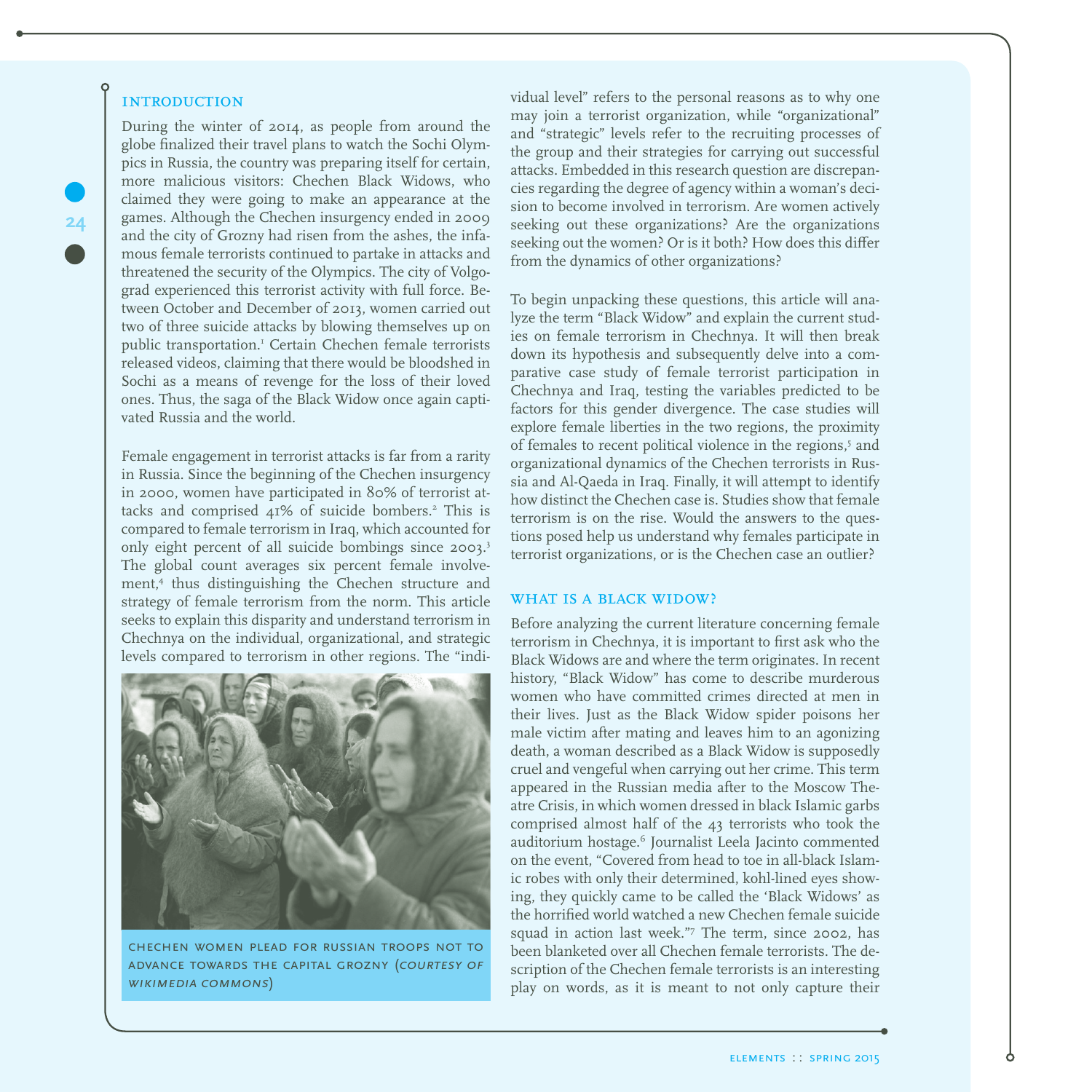crimes, but their garments and grief. The Chechen female terrorists are usually dressed in their full length black hijabs when recording a propaganda video for the public and carrying out attacks. Additionally, the term is meant to describe the sorrow and grief of Chechen females, as many of the terrorists lost their husbands or loved ones in the Chechen War. Thus, this label stresses the emotional component of female terrorism in Chechnya and adds the stigma that Chechen female terrorists are crazed, desperate widows.

#### COMPETING ARGUMENTS

Since the rise of female terrorism in Chechnya, scores of scholars and journalists have attempted to explain what has led Chechen females to become involved with terrorist organizations. The theories of female involvement vary in the degree of activity and passivity throughout the women's recruitment process, and thus vary in the reasoning as to why women participate in attacks.

The "Avenger Theory," devised by the Russian media, branches off the "Black Widow" stigma and implies that women are crazed with revenge and are thus lured into terrorist organizations. As stated, the notion that Chechen terrorists are drowned in their revenge and grief became prominent after the Moscow Theatre Crisis. Hostages recounted the women repeating similar stories: "My whole family was killed. I have buried all my children. I live in the forest. I have nowhere to go and nothing to live for."8 Thus, it is believed and relayed by the media that emotions and vengeance are the paramount reasons behind females turning to terrorism. The "Avenger Theory" is used to take away the decision-making power of the female and delegitimize the Chechen terrorist organizations. According to the theory, women are easily influenced by terrorists groups, whose "recruiters lurk within an atmosphere of emotional fervor, and take advantage of personal loss."9 Therefore, this theory identifies the Chechen women's grief as the catalyst for their involvement in terrorism.

The "Avenger Theory" has prompted many refutations, which are most clearly summarized by scholars Anne Speckhard and Khapta Akhmedova. Speckhard and Akhmedova created a comprehensive list of all the Chechen terrorist attacks between 2000 and 2005. After conducting numerous interviews with the family members of 26 of the 43 female terrorists, the scholars affirmed that revenge and trauma were factors inciting female membership to terrorist organizations, but with certain reservations. First, these emotions are not elements specific to females, as "the motivational mechanism for seeking out a terror group generated at first by deep personal traumatization did not differ by gender in any way. Both genders in [the sample had suffered violent losses of family members]."<sup>10</sup> Second, the stress on emotions undermines the agency of the women. According to their studies, there was "strong willingness to martyr oneself on behalf of one's country and independence from Russia" with motives of enacting social justice and expressing their political grievances.<sup>11</sup> The scholars additionally stress the idea that trauma is not enough of a reason for the amount of female participation in Chechen terrorist attacks—the Chechen organizations have capitalized on the stigmas that have been created from the "Avenger Theory" to create psychological fear. The scholars state that "the use of women bombers on planes, trains, and in the subways has implanted in Russians a feeling of all-pervasive danger, potentially presenting anytime and anywhere, from the gentler of genders."12 There are numerous other theories worth mentioning before introducing the paper's argument. Alisa Stack's study for the National Defense Unit focuses on the organizational level of terrorism. She emphasizes the idea that women are used as a last resort, as many men have been taken hostage and are always the first to be interrogated.<sup>13</sup> Another argument popular among Russian journalists and politicians is the "Zombie Theory," which asserts that women are drugged to perform these attacks against their own wills.

**25**

*"Trauma and independence created fertile ground for terrorism, and more importantly, there was an organization that quickly understood why and how exploiting females in their terrorist plans was beneficial."*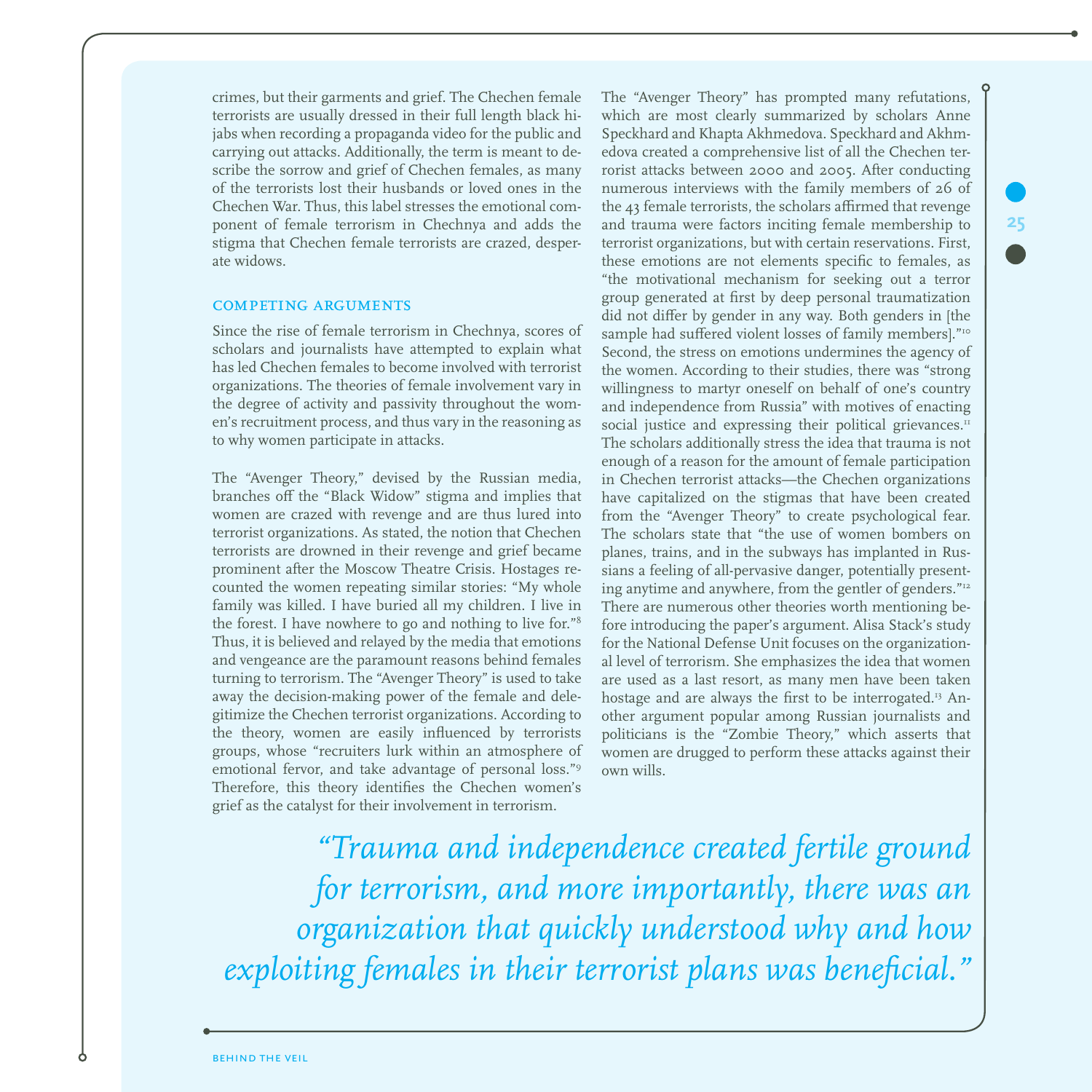**26**

This article focuses on uncovering the reasons as to why the Chechen case is an outlier concerning gender norms and terrorism. Many of the competing arguments explain why females join or are forced into performing terrorist acts. However, most do not acknowledge what makes the Chechen case so different from other terrorist organizations. Many other regions have had political turmoil and

to the public's captivation of the "crazed widow" terrorists of Chechnya. Thus, the notion of the "Black Widow" which is bolstered by the "Avenger Theory"—has become a double-edged sword for the Russians. The term was meant to delegitimize the Chechen terrorists as cowards who hide behind women, but at the same time, the idea of a Black Widow gave the terrorist organization a reason to

*"While Al-Qaeda in Iraq has remained wary about using female terrorists, Chechen terrorists are able to carry out attacks without extensive worry about ideological backlash from Al-Qaeda Central."*

women who want to enact their own vision of social justice. It is the organization and its strategies that make the real difference. Speckhard and Akhmedova prove through their interviews that the "Avenger Theory" does have some credibility; however, as stated, grief is not the *raison d'être* for female terrorism in Chechnya. A "perfect storm" has occurred. On an individual level, the personal proximity of females to the gruesome Chechen War has created a battlescarred generation of women. Also, Chechen women have more liberties than many of their Arab sisters living in regions where terrorism is present. This factors into terrorism because their independence has allowed them to react to their grievances with options. While most Chechen women opened businesses and turned new leaves, others used their emancipation to seek terrorist organizations. However, it is important to note that while these factors have influenced *how* females turn to terrorism in Chechnya, my argument stresses the decisions made by the Chechen leadership as the most important aspect of Chechnya's heightened instances of female terrorism.

Additionally, it is important to focus on the importance of the organizational and strategic levels and analyze the dynamics of the Chechen terrorist organization. As Speckhard and Akhmedova have stated, trauma alone is not enough for female participation in terrorism.14 Thus, this is where the "perfect storm" comes into play and where mere thoughts are actualized. The strategies of Chechen organizations are the main reasons why females are employed in such acts. The organization has used women from the beginning of its insurgency because, like Speckhard and Akhmedova have stated, the prominence of Black Widows in Russia has become a self-fulfilled prophecy due

continue using female terrorists. Shamil Basayev, who led the Chechen insurgency until his death in 2005, understood the captivation and fear that came along with the usage of the term "Black Widows." He additionally understood very early on the degree of costly signaling imposed by a female suicide bomber, and how employing females as suicide bombers had many benefits which translated to economic success. Thus, the individual situation of the women has created an environment for female terrorism; however, the organizational and strategic level is where the real difference is made and explains why females have a much higher presence in Chechen terrorist attacks.

## RESEARCH METHODS

A spatiotemporal case study based on empirical and theoretical evidence will be used to reach a proper conclusion to this research question. The first analysis will be of the Chechen case and subsequently compare the Chechen case to female terrorism within Al-Qaeda. Al-Qaeda is an organization with many different cells. Al-Qaeda will be studied within Iraq, where terrorist activity has been rampant for the past ten years.

The Chechen case study will span over five years, from 2000 to 2005. Not only were these the five years with the most instances of terrorism,<sup>15</sup> but they are also the range of dates with the most precise data, offered by Speckhard and Akhmedova, about Chechen suicide attacks. Female trauma and women's liberties within the region as well as the strategies of the Chechen organization will be analyzed.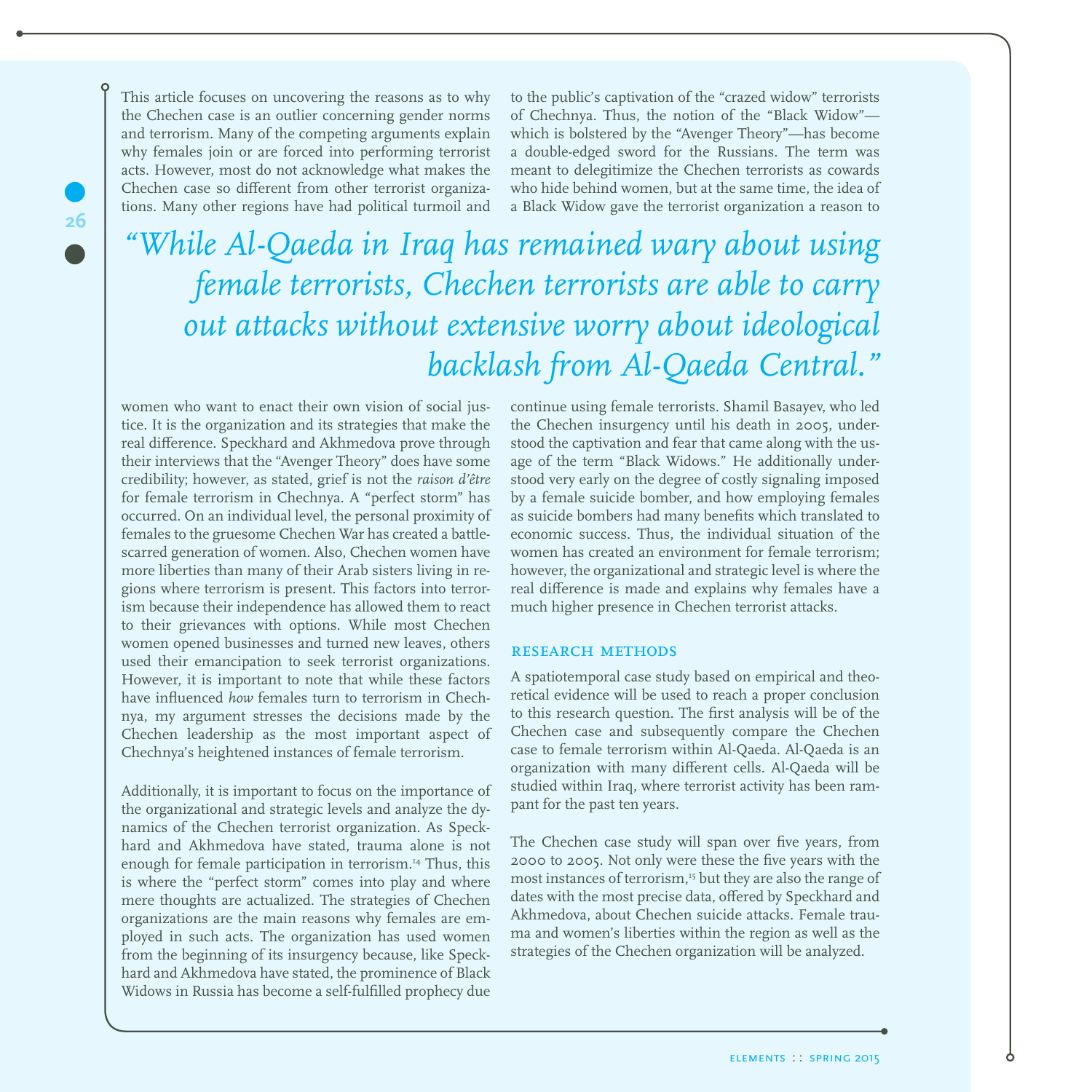The Chechen case will be compared to Al-Qaeda in Iraq because Al-Qaeda falls within the gender norm and is representative of a region that has considerable terrorist activity. The Iraq analysis will focus on the years between 2003 and 2008, as terrorism was most prominent during this time period.<sup>16</sup> This information is the best platform for critical assessment of its strategies, which will give clues as to why or why not Al-Qaeda in Iraq chose to use female terrorists. Additionally, the cultural differences concerning gender and the role of women may indicate why females turn or do not turn to terrorism.

#### Roots of Violence

To understand the plight of Chechen female suicide bombers, one must first understand the Chechen War and the proximity of Chechen women to the horrific violence between Chechnya and Russia. In the past 20 years, Russia and Chechnya have undergone two gruesome wars and a bloody insurgency that had tremendous impacts on the Chechen population. Animosity between Russia and Chechnya dates back to the time of the tsars. However, the first modern war began in 1994 as a result of attempts by the Chechens to create a sovereign state after the dissimilation of the Soviet Union. Laura Sjoberg explains, "The Chechen conflicts are connected to the broader problems of post-communist transformation in the former USSR and as such hold substantial symbolic value for Russia's state legitimacy." $\nu$ 7 Thus, the stakes of the first Chechen Wars were substantial *vis-á-vis* Russia, as it tested the Federation's ability to hold together a functioning state. Guerilla warfare lasted for almost two years. "Peace" arrived in 1996, but the ceasefire did not

last long, and in 1999, fighting resumed. The second Chechen war had its roots in the radicalization of a small group of Chechen Islamists, led by Dokka Umarov, who invaded Dagestan with the goal of creating an Islamic State. After a full-scaled Russian intervention and a horrific death toll, the Federation claimed complete control over the region in May 2000.18 Although the "battle phase" had ended, violence associated with terrorism and counterterrorism continued until 2009, with the heaviest fighting until 2003. It is estimated that in the past 20 years, over 20% of the Chechen population has been killed.19

**27**

## Chechen Women's Proximity to Violence

The Chechen Wars have taken an extremely large toll on all of the population. Significantly, women suffered the brunt of this violence, which provides one explanation as to why Chechen women participate in terrorism within the region. Most women were not fighting on the front lines in a conventional sense, but due to the nature of guerilla warfare, the collateral damage that affected noncombatants, and the complete absence of human rights, there was no way to hide from the battlefield. While certain wars have designated combat zones, this was not the case for Chechnya. The roads of Grozny soon turned into the pits of hell. Paul Murphy explains, "She's been bombed, shelled, strafed, mined, shot, robbed, left homeless, imprisoned, tortured, kidnapped, raped, victimized, and had her husbands, sons, and daughters taken from her."20 Russian violence towards noncombatants was ruthless. In addition to extreme brutality, most Chechen women experienced excruciating loss. Of the 26 families of female suicide bombers interviewed by Speckhard and Akhmedova, 24 claimed

| <b>Marital</b><br><b>Status</b>                                                 | <b>Education</b><br>Completed | Economic<br><b>Status</b> | <b>Previous</b><br><b>Religiosity</b> | <b>Relation to</b><br>Wahhabism   | Trauma*                                                         |
|---------------------------------------------------------------------------------|-------------------------------|---------------------------|---------------------------------------|-----------------------------------|-----------------------------------------------------------------|
| $13$ – single                                                                   | $17 - high$<br>school         | $2 - poor$                | $22$ – secular<br><b>Muslims</b>      | $19$ – connected<br>after traumas | $12 -$ more than one<br>family member killed                    |
| $3$ – married                                                                   | $1$ – college                 | $14$ – middle             | $4$ – traditionally<br>religious      | $7$ – connected<br>through family | $4$ – father or mother<br>was killed                            |
| $4$ – divorced                                                                  | $5 -$ university              | $9 - good$                |                                       |                                   | $6$ – brother killed                                            |
| $5 -$ widowed                                                                   | $3 - in college$              | $1 - high$                |                                       |                                   | $1 -$ husband killed                                            |
| $1$ – remarried                                                                 |                               |                           |                                       |                                   | $3 - family$ members<br>arrested or disappeared<br>after arrest |
|                                                                                 |                               |                           |                                       |                                   | $2$ – general societal<br>traumas                               |
| DATA FROM 26 FEMALE TERRORISTS THAT PERFORMED TERRORIST ACTS BETWEEN 2000-2005. |                               |                           |                                       |                                   |                                                                 |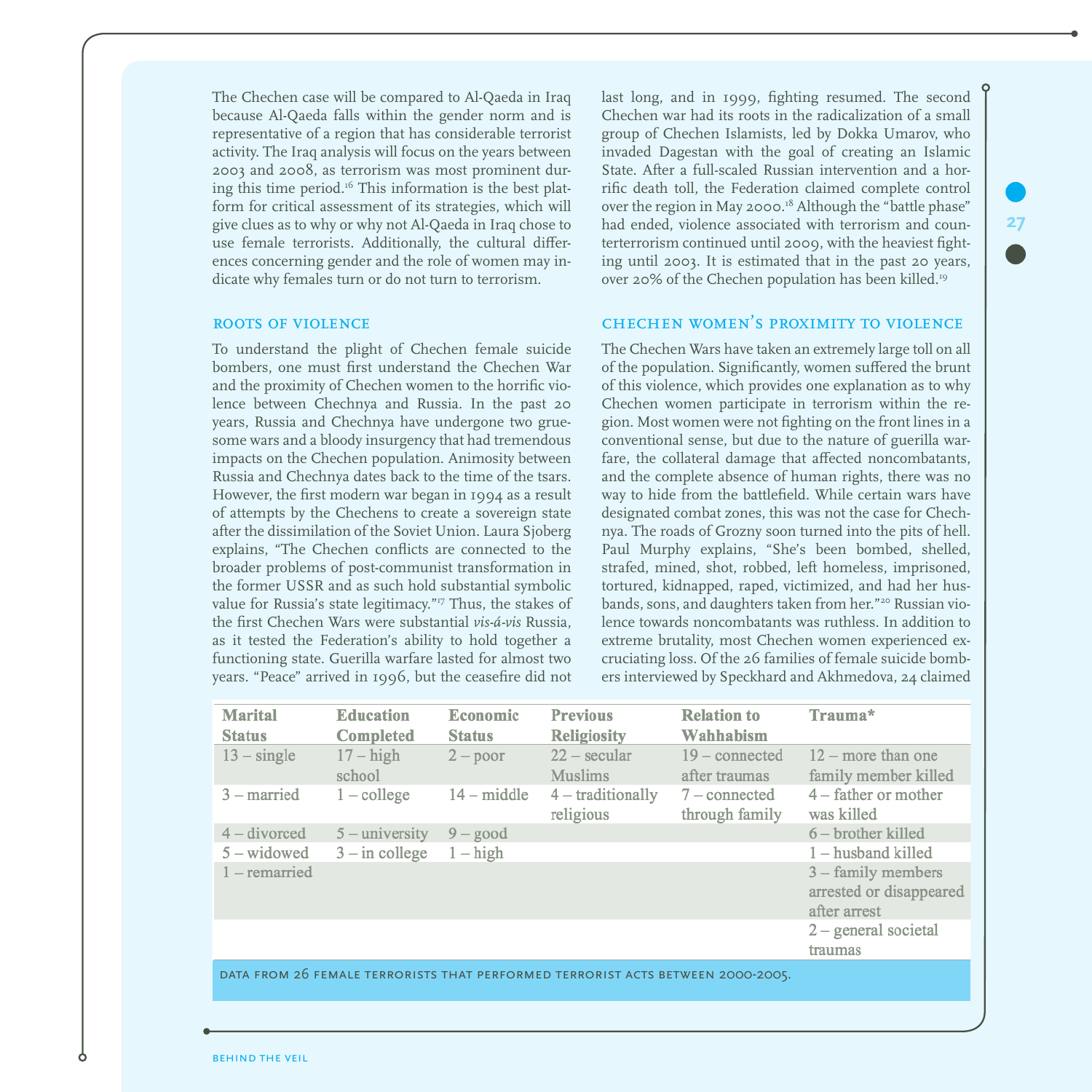that the female suicide bomber had suffered a personal loss. Half had lost more than one family member. Therefore, understanding the proximity of Chechen females to the wars is the first factor in understanding female suicide bombers in Chechnya on an individual level.

In addition to the trauma experienced by Chechens, women in the region are relatively independent and have become more so since the wars. This proves to be a factor when considering the participation of female suicide bombers because it allows for a degree of agency within the woman as she deals with avenues to express the trauma she has undergone. Speckhard explains, "While family structure is still traditional, it is common for Chechen women to attend university."21 The female suicide bombers reflect this fact, as 65% of the studied bombers had finished high school and the other 35% were either currently in college or had finished their studies.<sup>22</sup> Further information about the autonomy of the Chechen females can be seen in the table on the previous page. The literacy rate of Chechen women in particular is unknown, but the literacy rate of Chechnya is around  $93\%$ <sup>23</sup> In addition to their relatively high educational and literacy status, a large number of women in Chechnya have become the breadwinners of their households, as many male family figures have either been murdered or gone missing. Since the Chechen Wars, it is very common for females to be part of the entrepreneurial class. Nonprofits such as the International Medical Corps have supported a number of businesses started by women since the end of the turmoil.<sup>24</sup> Thus, the fact that women in Chechnya have certain degrees of freedom should be taken into account when analyzing female suicide bombers because it demonstrates the options that women have had in the post-War Chechnya. The majority of women have turned new leaves and have used their independence in beneficial ways. However, independence has also provided women with the option to turn to other, more malicious means to achieve what they believe to be social justice or revenge.

Devastation and independence are two factors that explain the individual level for Chechen female suicide bombers. However, the decisions made on the organizational level appear to be the most important aspects of the employment of female suicide bombers. Marc Sagemen, in his study "Joining the Jihad" explains that recruitment of suicide bombers is a top-down process. The organization decides which bombers allow for the costliest signaling.25 Nabi Abdullaev furthers this claim when describing the Chechen organization by stating that "it is the existence of the [Chechen] organization, rather than the existence of grievances, that determines the occurrence, scope, and pattern of suicide attacks."<sup>26</sup> The factors on the individual level prove that there are many women who are willing to sacrifice themselves for Chechen autonomy or social justice causes, and they have the independence to make these decisions. Thus, while there is a high degree of autonomy in the Chechen women's decision to turn to terrorism, the organization actualizes this potential.

The Chechen terrorists, from the start of their insurgency, have employed females for a number of reasons. First, the Chechen terrorists have used the term "Black Widow" to their advantage and have understood the fear created from the media hype. As Margaret Thatcher stated, "The hijacker and the terrorist thrive on publicity: without it, their activities and their influence are sharply curtailed."<sup>27</sup> Thus, the media is a very important factor, as terrorist organizations want to attract the most attention as possible. The idea and stigma of Black Widows has become an international phenomenon since the Moscow Theatre Crisis, inciting high levels of fear among Russians. Abdullaev explains, "The media is sucked in by the drama of self-sacrifice for a cause, with the centrality of women having a force-multiplying effect on the viewer's consciousness" and therefore, for the Chechen terrorist organization, "the ominous title of 'Black Widows' by the Russian media has proved to be paying off."28 Thus, the idea of the Black Widow has become a self-fulfilling prophecy, as the media hype has created incentive for the Chechen organization to further employ female suicide bombers.

Second, and most importantly, Chechen terrorist leader Shamil Basayev realized the effectiveness associated with female suicide bombers. These benefits include low degrees of suspicion and high degrees of precision. In addition, the more effective a suicide attack is, the more money a terrorist organization will receive from outside donors, including Al-Qaeda and other extremist Islamist organizations.<sup>29</sup> Thus, this has created additional motivation for the usage of female suicide bombers. The Russians' brutality and crackdown on Chechen terrorists forced Basayev and terrorist organizations to find cunning ways to employ terror because "Chechen men between the ages of 16 and 60 have been the targets of detention and interrogation."<sup>30</sup> As scholar Lindsey O'Rourke has stated, females can hide suicide packs and thus pass through security more easily. Thus, the Chechen terrorists have understood from the beginning of their insurgency that employing females in their terrorist attacks has numerous benefits. The case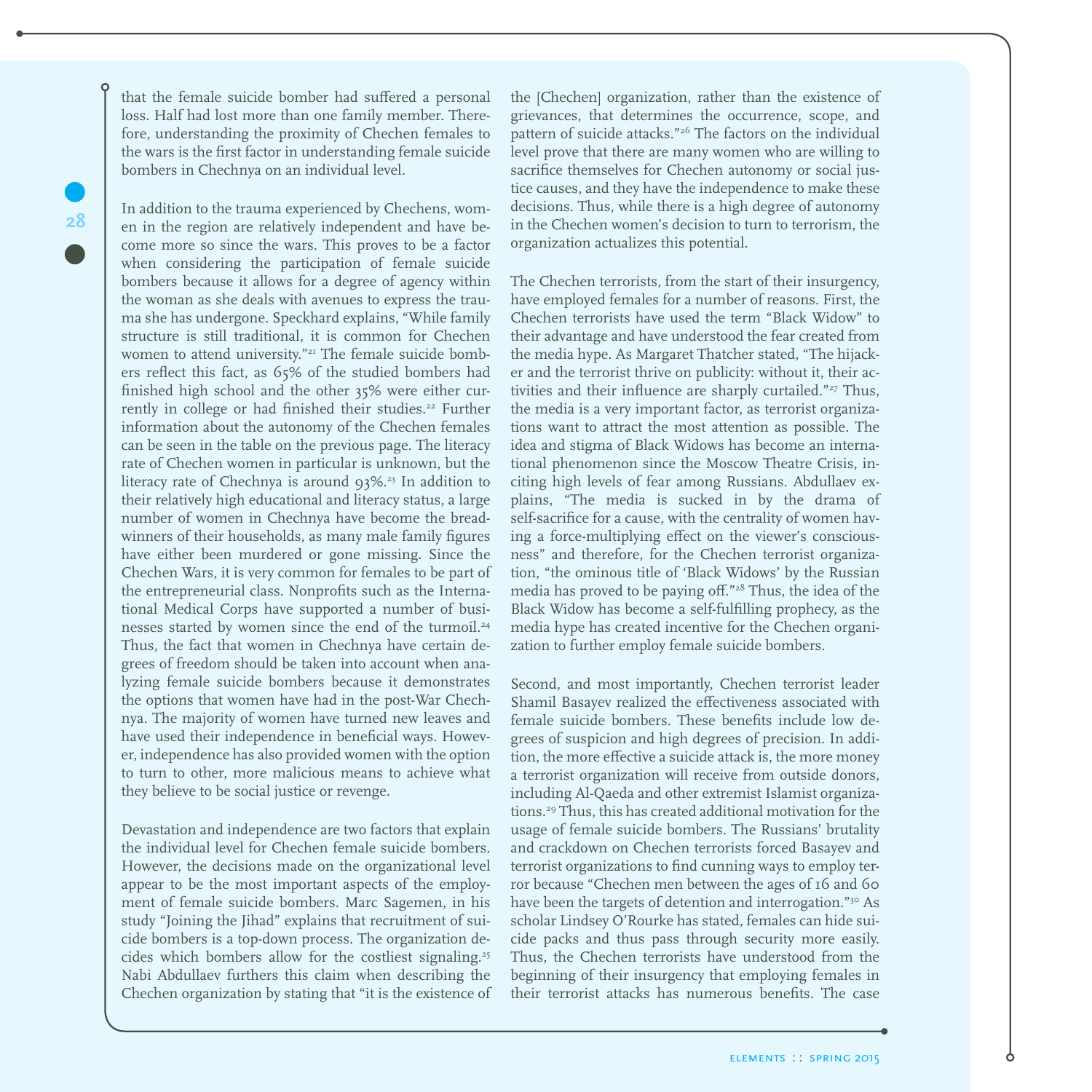study above proves that there are a number of factors that have created a "perfect storm" for the implementation of female suicide bombers in Chechnya. Trauma and independence created fertile ground for terrorism, and more importantly, there was an organization that quickly understood why exploiting females in their plans was beneficial.

## WHY IS THE CHECHEN CASE AN OUTLIER?

If female terrorism is so effective why is it still relatively uncommon? What is it about the Chechen case that has rendered it an outlier? Female terrorism is on the rise, and this insinuates that terrorist organizations are starting to realize the effectiveness of a female suicide bomber. However, the proportion is still much lower than that in Chechnya. There is a fundamental difference in either the lifestyles of females or the way that terrorist organizations run their operations. A study of female terrorism in Iraq between 2003 to the present will aid us in this endeavor. This timeframe demonstrates that lack of female autonomy and differing opinions among Al-Qaeda leaders have led to wariness in allowing women to engage in terrorist attacks.

## The Rise of Al-Qaeda in Iraq

Before delving into female terrorism within Iraq, it is first important to gain an understanding of the political landscape of the nation. Iraq has been subject to invasion and political instability since the fall of the Ottoman Empire in the 20th century. Recent turmoil ironically came in the form of the American led "Operation Iraqi Freedom." The Baathist regime soon fell, and its leader, Saddam Hussein, was captured in December of 2003. Although Americans thought they had captured the enemy, a more lethal foe began to rise—Al-Qaeda in Iraq. Bruce Riedel explains:

Al Qaeda also moved swiftly to develop a capability in Iraq, where it had little or no presence before  $9/11$ ...On February 11, 2003, bin Laden sent a letter to the Iraqi people, broadcast via satellite network al Jazeera, warning them to prepare for the 'Crusaders war to occupy one of Islam's former capitals, loot Muslim riches and install a stooge regime to follow its masters in Washington and Tel Aviv.'31

Iraq soon became a hub for international terrorism as jihadists from around the world came to fight under Al-Qaeda. The political landscape for the past ten years has been extremely unstable, as its citizens have been plagued by both a discriminating Shia leader, Nouri Al-Maliki, and the terrorist organization Al-Qaeda in Iraq.

## The Role of Women in Iraq

Like Chechen females, Iraqi females have undergone extensive trauma and the loss of loved ones. However, due to cultural differences and lack of rights, women do not appear to have as many choices as Chechen women do to either act on their grief or to turn their lives around. For one, the education and literacy rates are much lower among women in Iraq. UNESCO reports, "Significant gender disparities are also a matter of concern with illiteracy rates reaching higher than 47 percent among women in some areas."32 Like Chechen women, Iraqi women have undergone extensive trauma in the past fifteen years inflicted at the hands of American soldiers, Iraqi sectarian powers, and terrorists. However, when one loses a husband, "it is considered dishonorable for a widow to remain alone, and families are expected to provide for her and her children."33 Women whose families cannot provide for them are left with few options, as the Iraqi system is extremely patriarchal. The International Red Cross Fund reported, "Without a male relative, a woman lacks economic, physical, and social protection and support" and "social barriers and discrimination limit women's access to work."34 Thus, while many Chechen women became even more independent after the war and became the breadwinners of the households, the Iraq War has only further tied Iraqi women to male relatives.

On an individual level, the trauma factor is present. However, there is a clear lack of freedom among Iraqi women. This factors into Iraq's minimal female terrorist presence because Iraqi women, unlike Chechen women, may not have the resources or connections to seek out terrorist organizations. Thus, there appears to be a link between female emancipation within Iraq and female participation in terrorist attacks in Iraq.

#### Female Terrorism and Al-Qaeda in Iraq

As demonstrated in the Chechen case, the dynamics of the terrorist organization appear to have more weight when understanding the makeup of those involved in suicide attacks rather than the individuals that decide to join. Therefore, it is necessary to study the organizational structure and beliefs of Al-Qaeda in Iraq, a direct branch of Al-Qaeda. As stated, since the Iraq war, there has been a large influx of jihadists fighting under Al-Qaeda leadership. Because Al-Qaeda is a primarily religious organization, the group has certain ideological views that affect its strategies. One of these views is that women should not be per-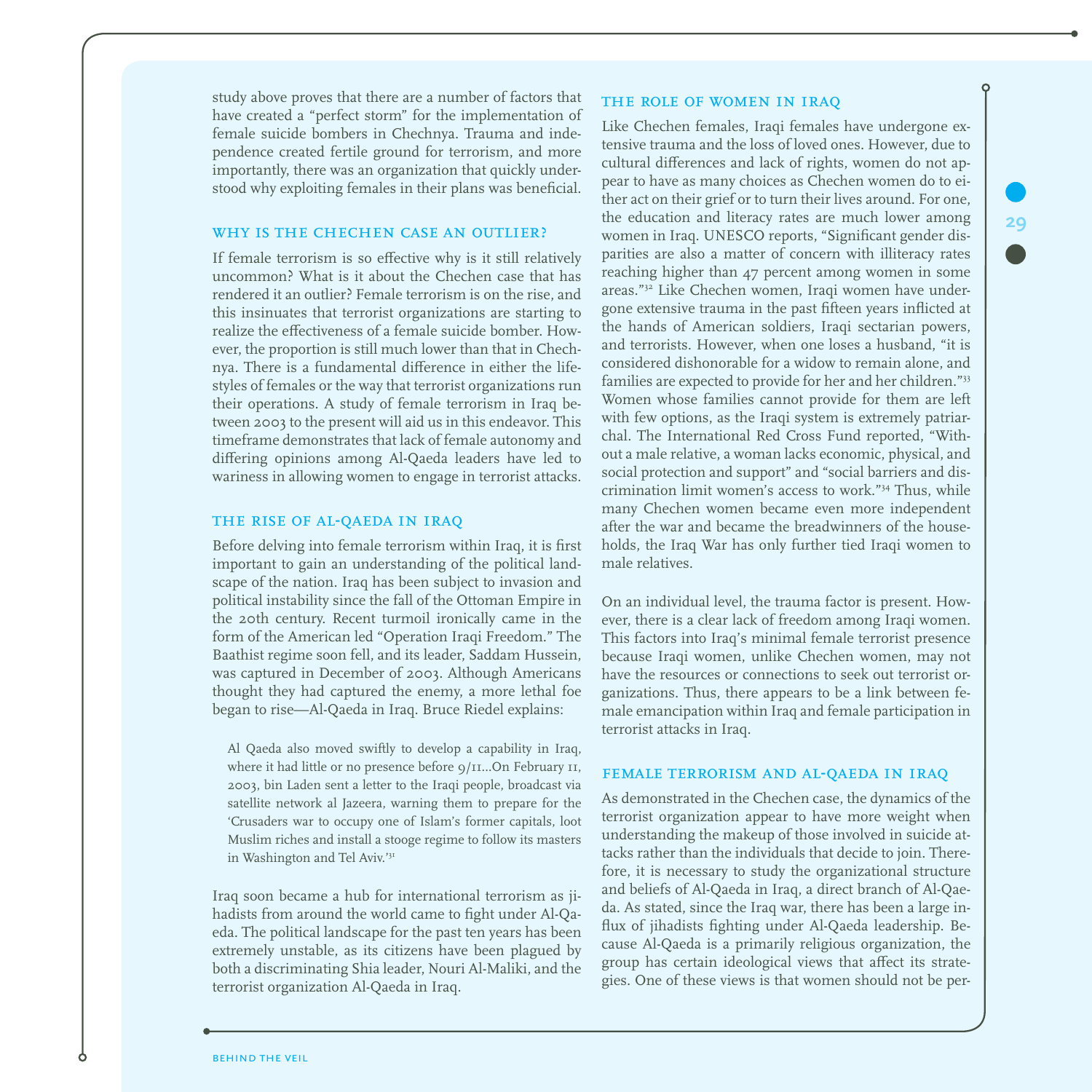mitted to implement *jihad*. A letter by an Al-Qaeda leader, Yusuf al-Ayeri stated, "We don't want [women] to enter the battlefield during strife. We want [women] to emulate our female ancestors in their incitement to jihad, their preparedness for this, their patience and passion."35 However, since 2003, the late leader of Al-Qaeda in Iraq, Al-Zarqawi, has utilized females in his terrorist attacks. Al-Zarqawi's decision created much negative backlash among the Al-Qaeda community, as the idea of female suicide bombers was, and remains, a very controversial topic among Al-Qaeda leaders. Numerous fatwas and counter fatwas have been issued over the topic.36 Mia Bloom, in her work *Female Suicide Bombers, A Global Trend*, states, "The use of women remains a point of contestation among different streams of Salafism in Al-Qaeda Central …37 As long as the majority of suicide bombers in Iraq come from the Gulf, the numbers of women will remain low since neither the Saudis nor other more conservative Wahhabis will permit women to go on jihad."38 This strengthens the notion that the number of females participating in terrorist attacks depends on the organization, and furthermore, who is leading the organization at the time. Thus, it appears that on an individual level, Iraqi women do not have the freedom to network and independently seek out terrorist organizations, and on an organizational and strategic level, the use of female terrorists is limited as Al-Qaeda leaders still find it to be a very controversial topic.

#### Conclusions and Looking Forward

Chechen female participation in terrorism, when compared to other regions in the world, is an anomaly for individual and organizational reasons. Upon further analysis, much of the reason the region is an outlier is due to the "Black Widow" stigma created by the media, which has generated a lot of hype and encouraged the terrorist leadership to further employ women in battle. The Chechen terrorist group has realized that using females in attacks brings attention, fear, and efficient results.

The personal level appears to be important in the Chechen case, as women have had the liberty to seek out and fight for terrorist groups. Per Speckhard and Akhmadova, it can be concluded that most women that do participate in Chechen terrorist cases are self-recruited, which helps understand their purpose for terrorist involvement. While the "Avenger Theory" is correct in a sense, it is not specific to women, and it does not speak to the larger political purpose that many of the Chechen women have when carrying out these attacks.

The passive and active notions remain less clear in Iraq. There is insufficient evidence to show whether the women involved in terrorism seek out the organization or if the organization recruits them. However, the lack of freedom among women in Iraq does appear to be linked to the low level of female involvement in Iraqi terrorist organizations. Thus, the individual level does appear to have a certain amount of influence when explaining female participation in terrorist attacks.

When comparing the organizational and strategic level of Chechnya and Iraq, there are clear differences wedged between the two organizations. The Chechen struggle, although financially linked to Al-Qaeda, has remained quite autonomous in its decision-making strategies, and the targets of their attacks have been Russian. Thus, while Al-Qaeda in Iraq has remained wary about using female terrorists, Chechen terrorists are able to carry out attacks without extensive worry about ideological backlash from Al-Qaeda Central. These differences demonstrate organizations' powerful effects on the degree of female terrorism within a terrorist group.

Looking forward, it appears that for at least a while, Chechnya will remain an outlier. As demonstrated in the Sochi Olympics, female terrorism in the Northern Caucuses is still present and the hype of the Black Widow remains influential. Chechnya is growing and healing from the extensive damage from the Wars. However, terrorists have diffused into neighboring Dagestan and Ingushetia. Thus, it appears that female terrorism will still be used as a strategy for the Chechen organization. Concerning Iraq and many other parts of the Middle East, it appears that the percentage of females employed as terrorists will remain low for as long as female terrorism is controversial. As Mia Bloom has stated, many jihadists fighting for Al-Qaeda come from all over the world, and thus, there is no dearth of male recruits.39 However, the landscape of terrorism is changing in Al-Qaeda. For example, Al-Qaeda in Iraq recently broke away from Al-Qaeda central and has created a new organization, the Islamic State. Led by Abu Bakr Al-Baghdadi, it will be interesting to see if ideological concerns surrounding female terrorism will become less controversial now that the organization is independent from the Al-Qaeda Central leadership.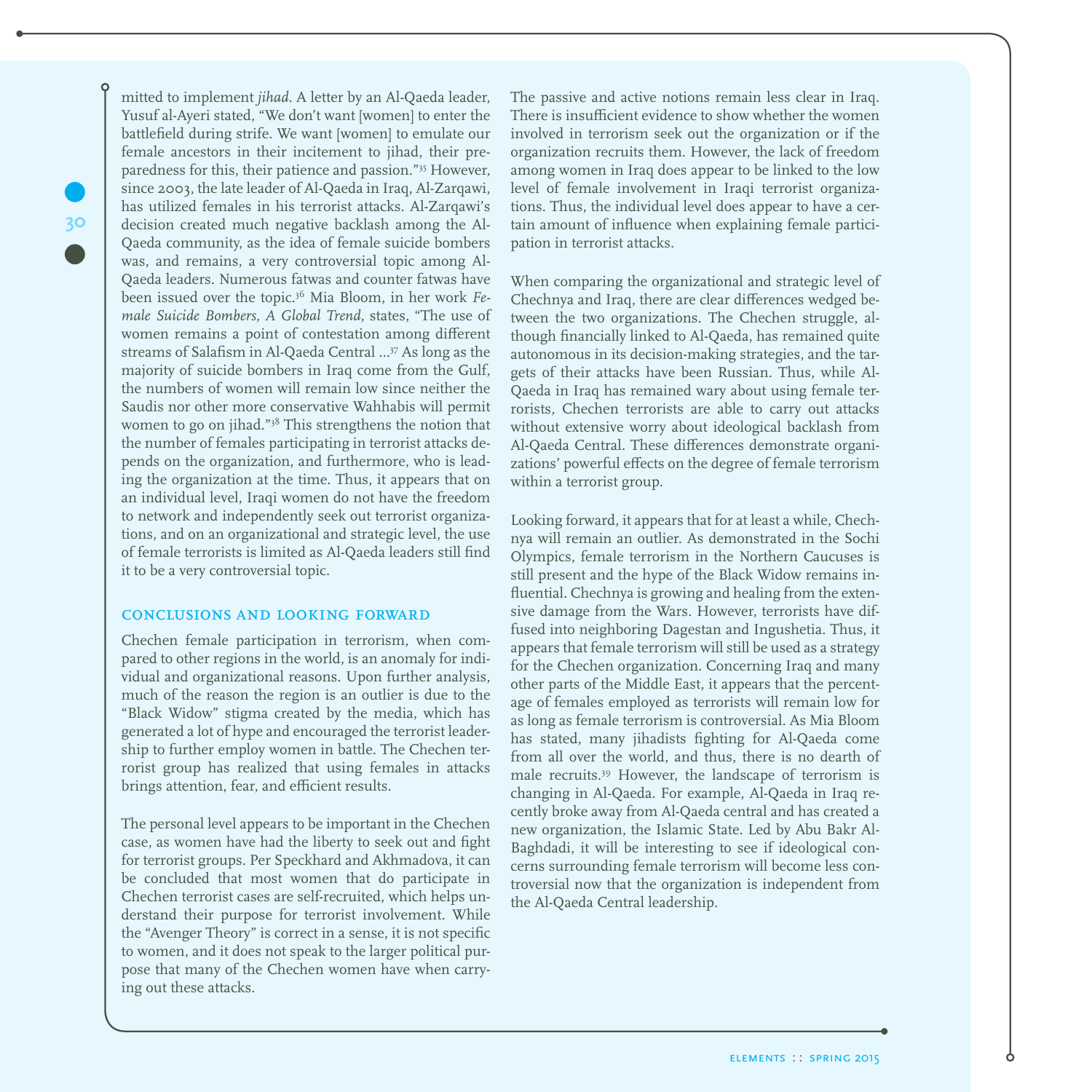#### **ENDNOTES**

1. Tsvetkova, 2013. 2. University of Chicago. 3. Ibid. 4. Ibid. 5. By recent political violence, I refer to the effects of the Chechen War in Chechnya and in Iraq. 6. CBS News, 2003. 7. Jacinto, 2002. 8. Stack, 2009. 9. Sjoberg and Gentry (101). 10. Speckhard and Akhmedova (71). 11. Speckhard and Akhmedova (70). 12. Speckhard and Akhmedova (72). 13. Stack-O'Connor, 2007. 14. Speckhard and Akhmedova (70). 15. University of Chicago. 16. Ibid. 17. Sjoberg and Gentry (90). 18. Gilligan (1-20). 19. Sjoberg and Gentry (90). 20. Murphy (28). 21. Speckhard and Akhmedova (72). 22. Speckhard and Akhmedova (66). 23. Hanemann, 2006. 24. Murphy (228). 25. Sagemen (123). 26. Abdullaev, 2007. 27. Thatcher, 1985. 28. Abdullaev, 2007. 29. Murphy (210). 30. Stack-O'Connor, 2007. 31. Riedel, 2007. 32. UNESCO, 2014. 33. International Committee of the Red Cross in Iraq, 2009. 34. Ibid. 35. Al-Saleh, 2014. 36. Ibid. 37. It is important to note that although Chechen terrorists have been trained by Al-Qaeda members and do adhere to Wahhabi ideology, the group is not a part of Al-Qaeda central. The leaders of the Chechen organization, although Islamic, are not directly tied to Al-Qaeda central and thus have been able to act with more autonomy than other Islamists groups. 38. Bloom, 2007. 39. Ibid.

## **REFERENCES**

Abdullaev, Nabi. "Unraveling Chechen 'Black Widows'" *RU Studies and Research Centre*. N.p., n.d.

Al-Saleh, Huda. "The Women of Al-Qaeda." *Asharq Al-Awsat*. N.p., 5 Jan. 2014.

Bloom, Mia. "Female Suicide Bombers, a Global Trend?" *Daedalus* (2007): 8.

Bowers, S.R., A.A. Derrick, and M.A. Olimov. "Suicide Terrorism in the Former USSR." *Mothers, Monsters, and Whores.* By Laura Sjoberg and Caron E. Gentry. New York: Zed, 2007. 101.

*Chicago Project on Security and Terrorism*. University of Chicago, 2014.

**31**

Gilligan, Emma. *Terror in Chechnya*. Princeton, NJ: Princeton UP, 2010.

Hanemann, Ulrike. *Literacy in Conflict Situations*. UNES-CO. United Nations, Mar. 2006.

Jacinto, Leela. "Chechen Black Widows Bring New Fears." *ABC News*. N.p., 29 Oct. 2002.

"Literacy and Non-Formal Education in Iraq." *UNESCO Office for Iraq*. United Nations, n.d.

Murphy, Paul. *Allah's Angels*. Annapolis, MD: Naval Institute, 2010.

Riedel, Bruce. "Al Qaeda Strikes Back." *Foreign Affairs* 86.3 (2007): 24-40.

Sageman, Marc. *Understanding Terror Networks*. Philadelphia, PA: U of Pennsylvania, 2004.

Speckhard, Anne, and Khapta Akhmedova. "Black Widows: The Chechen Female Suicide Terrorists." *Female Suicide Terrorists*. Ed. Yoram Schweitzer. Tel Aviv, Israel: Jaffe Center Publication, 2006. 71.

Stack, Alisa. "Zombies and Black Widows." *Women, Gender, and Terrorism*. Ed. Laura Sjoberg and Caron Gentry. Athens, GA: U of Georgia, 2009. 87.

Stack-O'Connor, Alisa. "Picked Last: Women and Terrorism." *Joint Force Quarterly* 44 (2007): 99.

"Terror in Moscow." *CBS News*. N.p., 24 Oct. 2003.

Thatcher, Margaret. "Speech to American Bar Association." London. 15 July 1985. *Margaret Thatcher Association.*